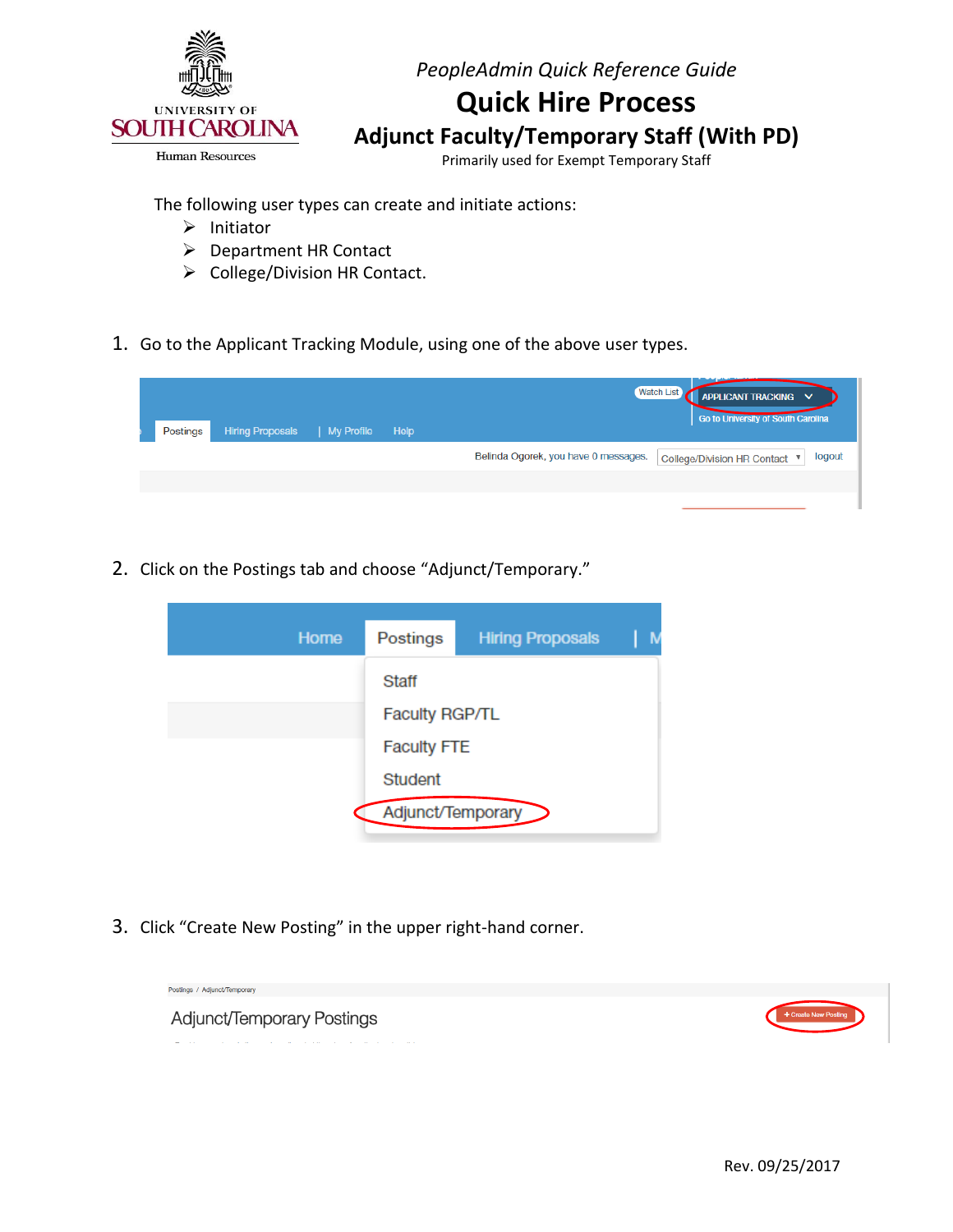

## **Quick Hire Process**

**Adjunct Faculty/Temporary Staff (With PD)**

Primarily used for Exempt Temporary Staff

4. A pop up will appear asking, "What would you like to use to create this new posting?" Click on "Create from Position Description."



5. Choose the position description by clicking on the "Internal Title" in which you are hiring the adjunct faculty/temporary staff.



### **Adjunct/ lemporary Position Descriptions**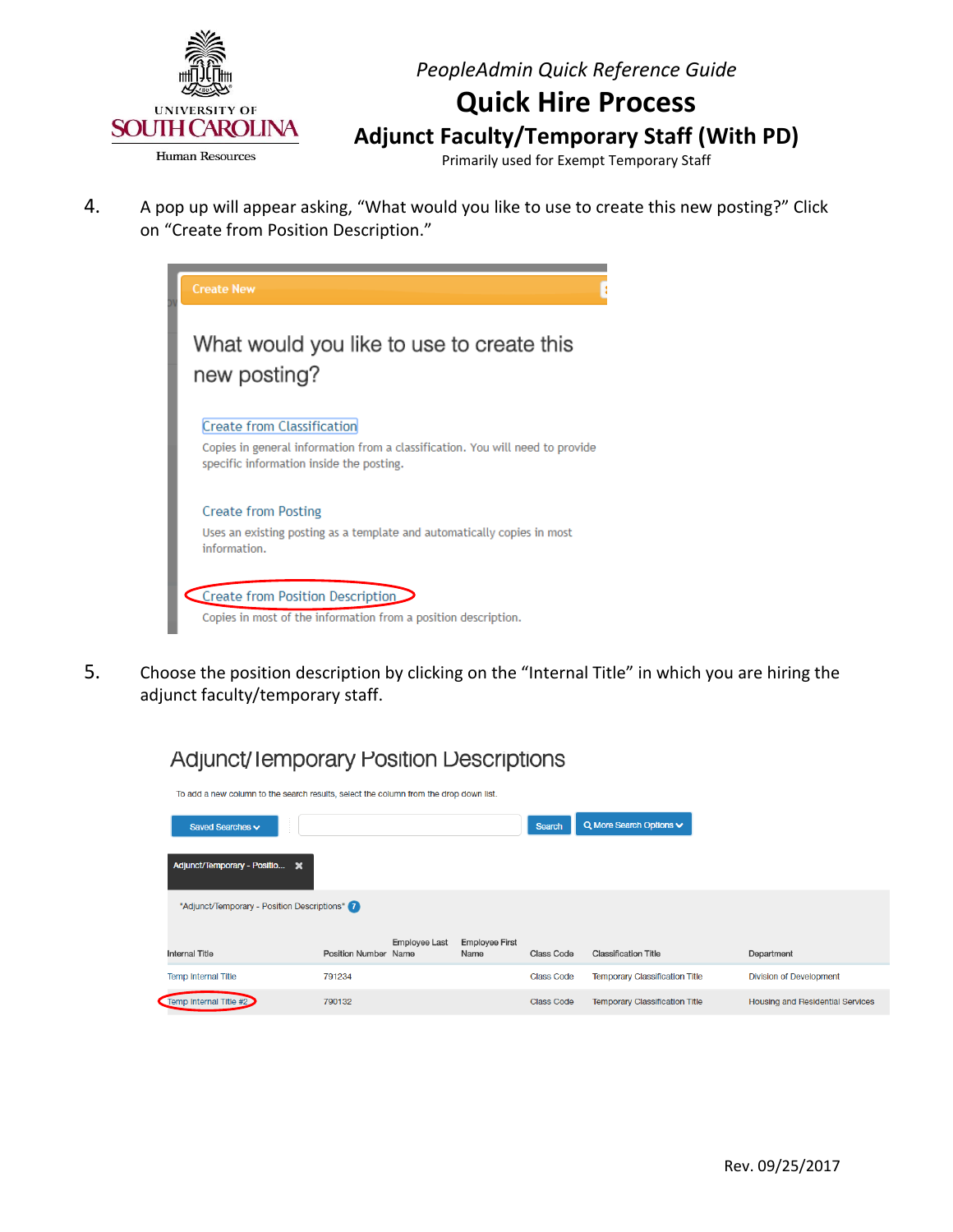

## **Quick Hire Process**

**Adjunct Faculty/Temporary Staff (With PD)**

Human Resources

Primarily used for Exempt Temporary Staff

6. Click "Create Posting from this Position Description" in the upper right-hand corner.

Position Description: Temp Internal Title #2 (Adjunct/Temporary) Current Status: Active



7. The following information after the red arrow should default based upon the position description chosen.

| * Required Information<br>Internal Title * | Temp Internal Title #2                                                        |
|--------------------------------------------|-------------------------------------------------------------------------------|
| <b>Organizational Unit</b>                 |                                                                               |
| Campus $*$                                 | <b>USC Columbia</b>                                                           |
| College/Division *                         | Division of Student Affairs and Academic Support<br>$\boldsymbol{\mathrm{v}}$ |
| Department *                               | <b>Housing and Residential Services</b><br>$\boldsymbol{\mathrm{v}}$          |
|                                            |                                                                               |

8. Choose "USC Temporary Application".

| <b>Accepted Application Forms</b> |                                  |
|-----------------------------------|----------------------------------|
|                                   | USC Adjunct Faculty Application  |
|                                   | <b>USC Temporary Application</b> |

9. Click "Create New Posting" in the bottom right-hand corner.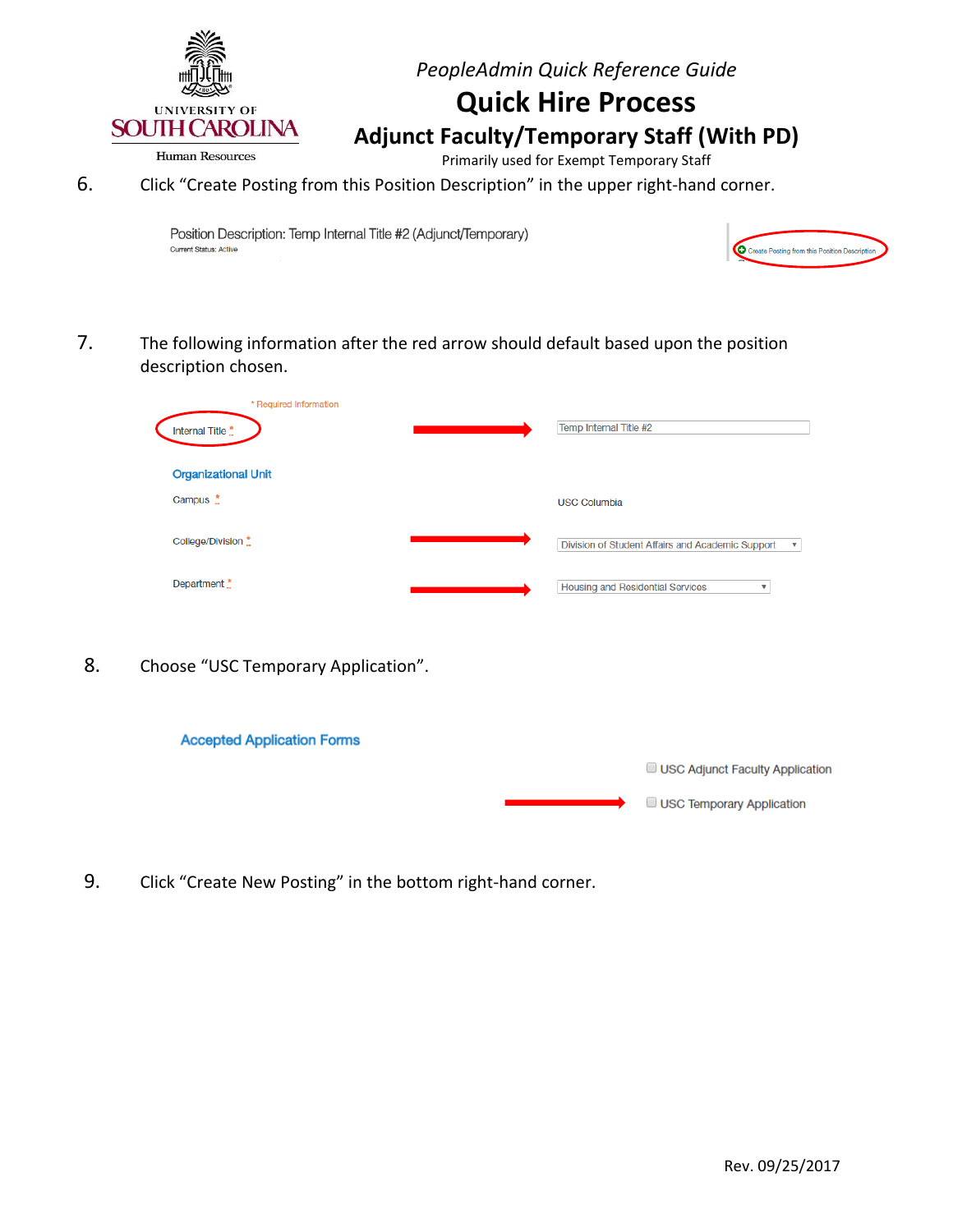

## **Quick Hire Process**

**Adjunct Faculty/Temporary Staff (With PD)**

Primarily used for Exempt Temporary Staff

#### 10. Complete the Posting Details Screen.

| <b>Classification Title</b>                  | <b>Public Information Director I</b>     |                                                                                                                                                                                        |
|----------------------------------------------|------------------------------------------|----------------------------------------------------------------------------------------------------------------------------------------------------------------------------------------|
| Internal Title                               | temp                                     |                                                                                                                                                                                        |
| Type of Temporary<br>Position                | Please select<br>This field is required. | $\mathbf v$                                                                                                                                                                            |
| Campus                                       | Please select<br>This field is required. | $\boldsymbol{\mathrm{v}}$                                                                                                                                                              |
| College/Division                             | Arnold School of Public Health           |                                                                                                                                                                                        |
| Department                                   | Arnold School of Public Health           |                                                                                                                                                                                        |
| Class Code                                   | <b>BC30</b>                              |                                                                                                                                                                                        |
| Salary                                       | This field is required.                  |                                                                                                                                                                                        |
| Location of Vacancy                          | vacancy for the Baruch Institute.        | If the position is located in a geographic area outside of the affiliated campus, please specify the city and state of the vacancy. For example, Georgetown, SC is the location of the |
| <b>Work County</b>                           | Please select <b>v</b>                   |                                                                                                                                                                                        |
| Part/Full Time                               | Please select ▼                          |                                                                                                                                                                                        |
|                                              |                                          |                                                                                                                                                                                        |
| Hours per week                               | This field is required.                  |                                                                                                                                                                                        |
| Work Schedule                                |                                          | The standard hours the employee is expected to work per week. For example, if the employee works 8:30 am - 5:00 pm with one hour for lunch, the hours per week is 37.50.               |
| Job Search Category                          | Please select<br>This field is required. | $\boldsymbol{\mathrm{v}}$                                                                                                                                                              |
| <b>Position Description</b>                  |                                          |                                                                                                                                                                                        |
| Advertised Job Summary                       |                                          | This field is required.<br>Please summarize the job purpose and duties for the advertisement of this position.                                                                         |
| Qualifications<br>Posting Detail Information |                                          | This field is required.                                                                                                                                                                |
| Number of Vacancies                          |                                          |                                                                                                                                                                                        |
| <b>Desired Start Date</b>                    |                                          | This field is required.                                                                                                                                                                |
| Proposed End Date                            |                                          |                                                                                                                                                                                        |
| <b>HR Contact</b>                            |                                          | <b>Select an Option</b><br>$\overline{\phantom{a}}$<br>This field is required.                                                                                                         |
| <b>HR Contact Phone</b><br>Number            |                                          | This field is required.                                                                                                                                                                |
| Applicant Reviewer<br>Access                 |                                          | <b>Select Some Options</b><br>Select all individuals authorized to manage the applicant's status.                                                                                      |
| Job Open Date                                |                                          |                                                                                                                                                                                        |

 *Enter the actual number of vacancies or the verbiage "multiple vacancies" in the vacancy field (if more than one candidate will be hired from the quick hire). Once all vacancies have been filled, please contact the Office of Talent Acquisition so that the position can be moved to the workflow status of "filled."*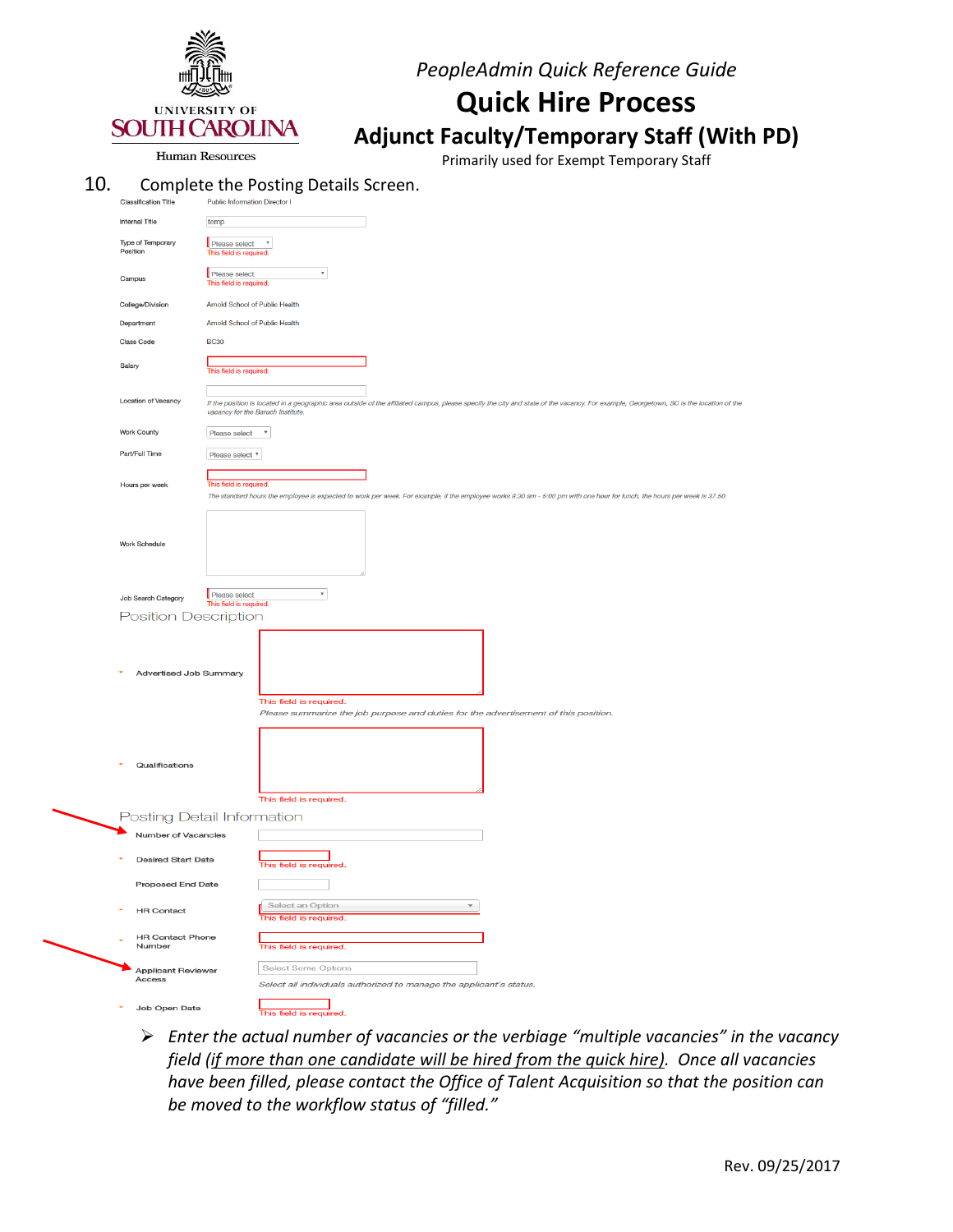

Primarily used for Exempt Temporary Staff

- *Enter the name(s) of whomever will move the applicant to "Recommend for Hire" as an Applicant Reviewer.*
- 11. Click either "Next" at the bottom or top of the Posting Details Screen to save your data and route to the Position Attributes Screen.
- 12. If the position is essential during hazardous weather, select "Essential". If not, select "Non-essential." **Position Attributes**

Hazardous weather Please select <sup>v</sup> category Please select Essential Safety/Security Sensitive Non-Essential or Requires a CDL

13. If the position is a safety/security sensitive position or requires a CDL, select "Yes." If not, select "No."



- 14. Click either "Next" at the bottom or top of the Position Attributes Screen to save your data.
- 15. After saving your data, you may select the Summary tab. Since this is a quick hire, the other tabs may be skipped.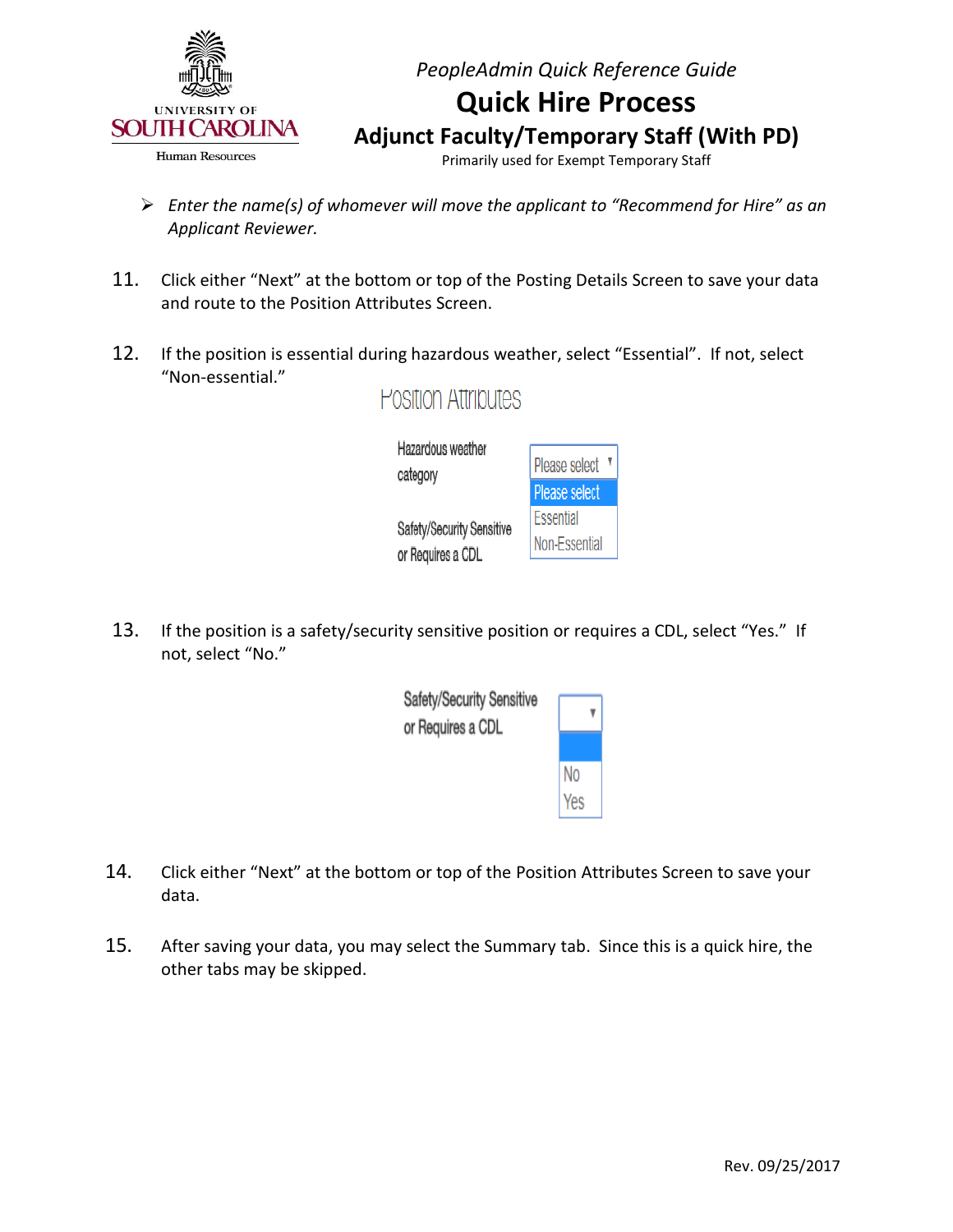

Primarily used for Exempt Temporary Staff

16. If the user is the Initiator in creating the quick hire posting, please follow your internal business process for routing further and submit for approval. The College/Division HR Contact or the Department HR Contact can take action on the posting and submit the posting to "Quick Hire (move to Quick Hire)."

|   | Take Action On Posting $\sim$                                    |
|---|------------------------------------------------------------------|
|   | Keep working on this Posting                                     |
|   | <b>WORKFLOW ACTIONS</b>                                          |
|   | Cancel (move to Cancelled)                                       |
|   | Return to Initiator (move to<br>Initiator)                       |
|   | Return to Dean (move to Dean)                                    |
| Ъ | Return to Academic Affairs (move<br>to Academic Affairs)         |
|   | Return to Dept. HR Contact<br>(move to Department HR<br>Contact) |
|   | Submit to HR Recruitment (move<br>to HR Recruitment)             |
|   | Quick Hire (move to Quick Hire)                                  |
|   | Cancel (move to Cancelled)                                       |

17. Once the posting has been moved to Quick Hire, a message will appear at the top of the screen:



- 18. Copy and paste the posting link into an email and send it to the applicant so he/she may access the posting and apply. See circled link above.
- 19. The applicant will click on the link in the email and complete the application for the posting. The applicant may email you when they have completed the application, or you can access the posting in PeopleAdmin to see if he/she has applied.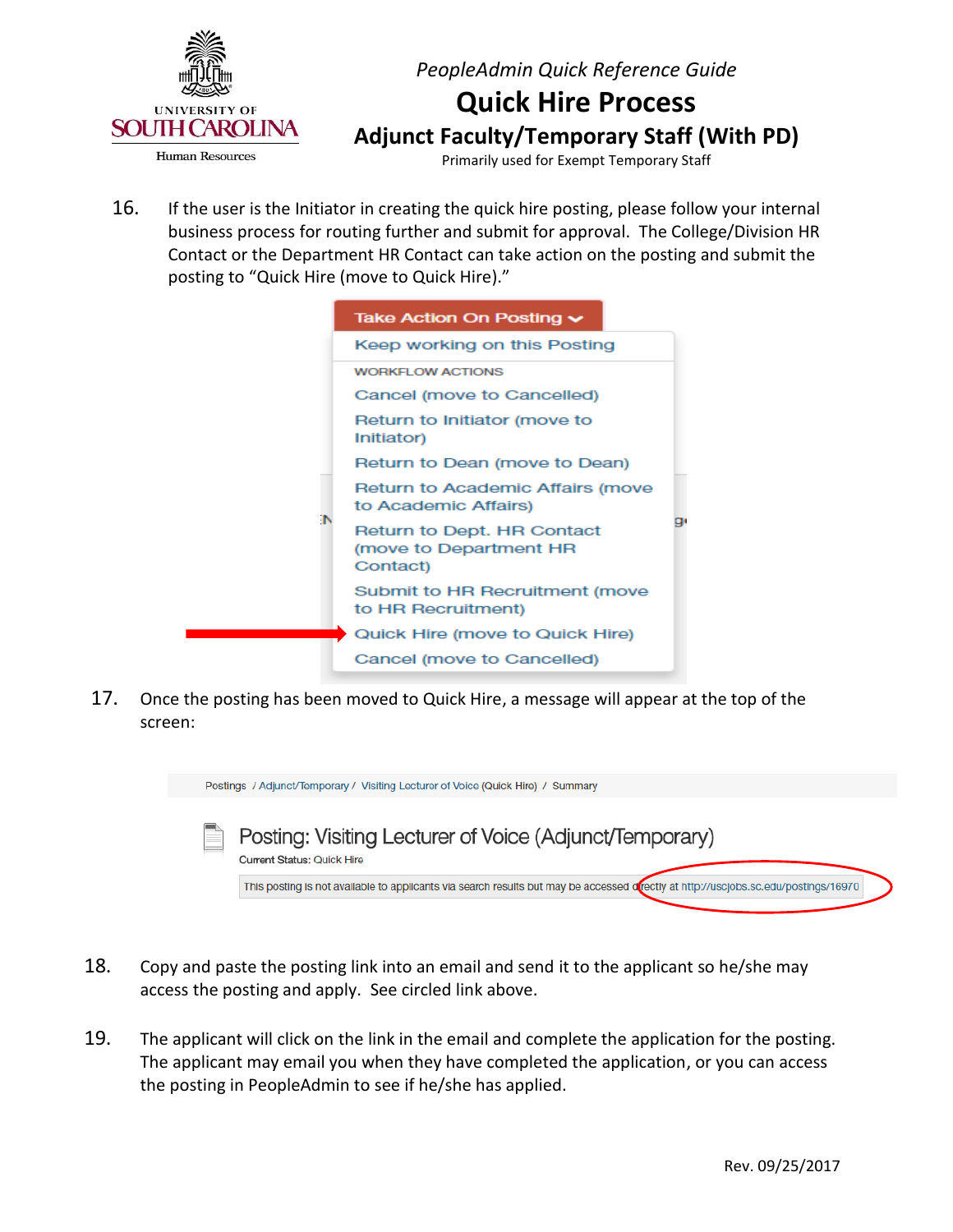

### **Quick Hire Process Adjunct Faculty/Temporary Staff (With PD)**

**Human Resources** 

Primarily used for Exempt Temporary Staff

20. Log back in or change the role to Applicant Reviewer and move the applicant directly to "Quick Hire (Recommend for Hire)."



21. Click the "Start Adjunct/Temp Hiring Proposal (Seated Position Description)" link on the right at the top of the page.

> Start Adjunct/Temp Hiring Proposal (Seated **Position Description)**

- 22. Your position will be listed under the Selected Position Description Section.
	- a. The selection will default to the position description (PD) from which this posting was created.
	- b. An applicant CAN be hired into another approved PD (with a different position number), if you are hiring multiple candidates from that posting.
- 23. Once the appropriate PD is selected, scroll to the bottom and click the "Select Position Description" button.

**Select Position Description** 

24. You will be directed to the Hiring Proposal Screen. Information from the applicant, job posting, and PD will transfer over automatically to the Hiring Proposal. Required information will be marked with an asterisk and the field will be in RED.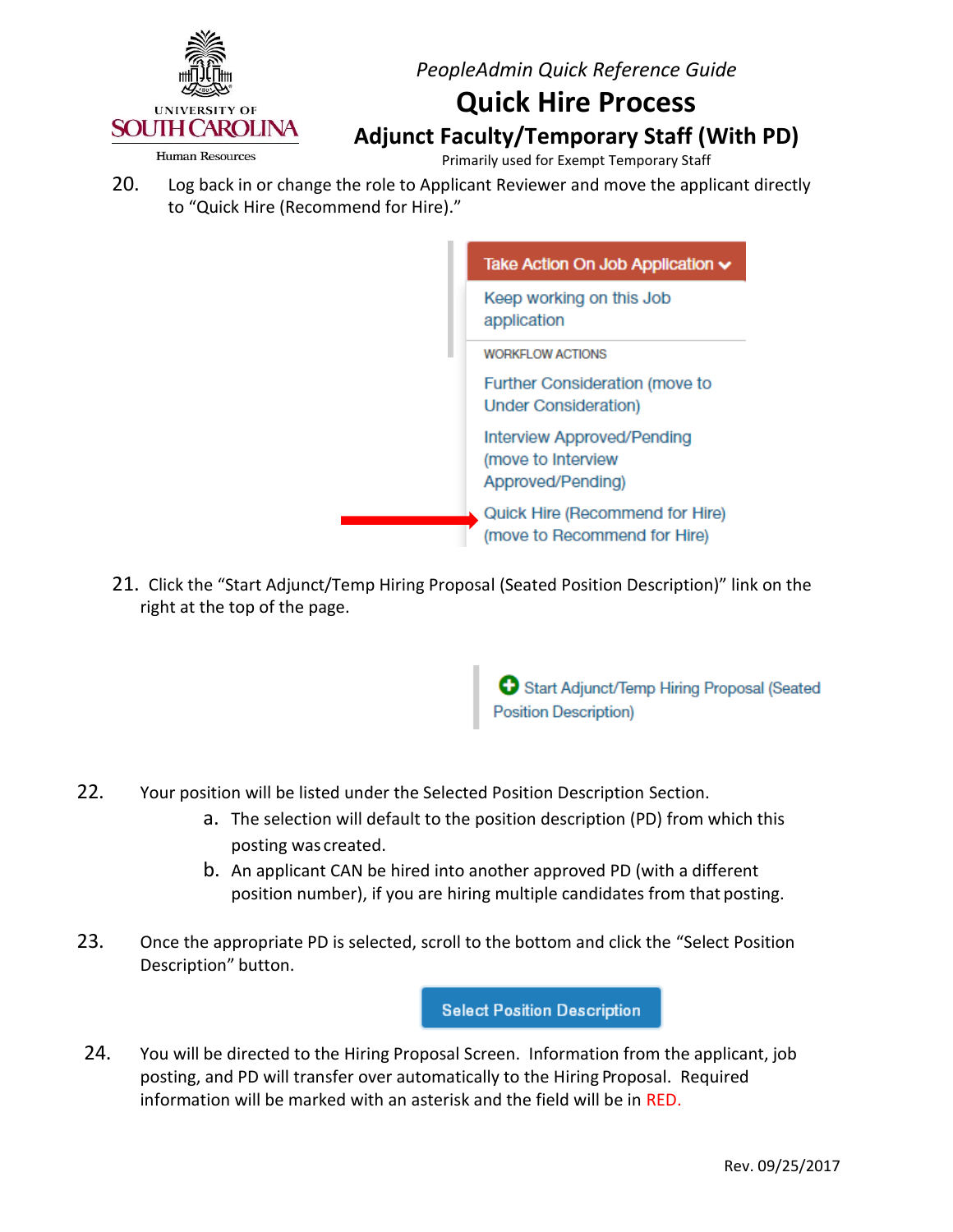

**Human Resources** 

Primarily used for Exempt Temporary Staff

| <b>Editing Hiring Proposal</b> | Candidate Information                  |  |
|--------------------------------|----------------------------------------|--|
| <b>Candidate Information</b>   |                                        |  |
| Position to be Filled          |                                        |  |
| Job Offer Information          | ❤<br><b>Check spelling</b>             |  |
| Prospective Non U.S. C         | * Required Information                 |  |
| Hiring Proposal Documents      | Personal Information                   |  |
| <b>Hiring Proposal Summary</b> |                                        |  |
|                                | Legal First Name<br><b>Crystal BRO</b> |  |
|                                | Legal Middle Name                      |  |

25. Scroll down and complete the USC ID field in the Candidate Information Screen. The USC ID can be found through a Data Warehouse report for active employees.

| USC ID | This field is required.                                                              |
|--------|--------------------------------------------------------------------------------------|
|        | If current or prior USC employee, please enter the USC ID. If not, please enter N/A. |

- 26. Click either "Next" at the bottom or top of the Candidate Information Screen to save your data and route it to the Position to be Filled Screen.
- 27. In the Position to be Filled Screen, select the appropriate Fair Labor Standards Act (FLSA) status of exempt or non-exempt.

| <b>FLSA</b> | Please select <sup>v</sup><br>This field is required.                                                                                                                                                                                                             |
|-------------|-------------------------------------------------------------------------------------------------------------------------------------------------------------------------------------------------------------------------------------------------------------------|
|             | Practicing physicians, practicing attorneys and teachers (adjunct faculty) are considered exempt and do not require a position description. Other exempt temporaries will require a<br>position description. Temporary employees paid by the hour are non-exempt. |
|             | Practicing physicians, practicing attorneys and teachers (adjunct faculty) are<br>considered exempt and do not require a position description.                                                                                                                    |

- *If hourly position, then select non-exempt.*
- 28. Select the correct home department from the home department dropdown field.
	- ×. Home Department
- Please select

۳.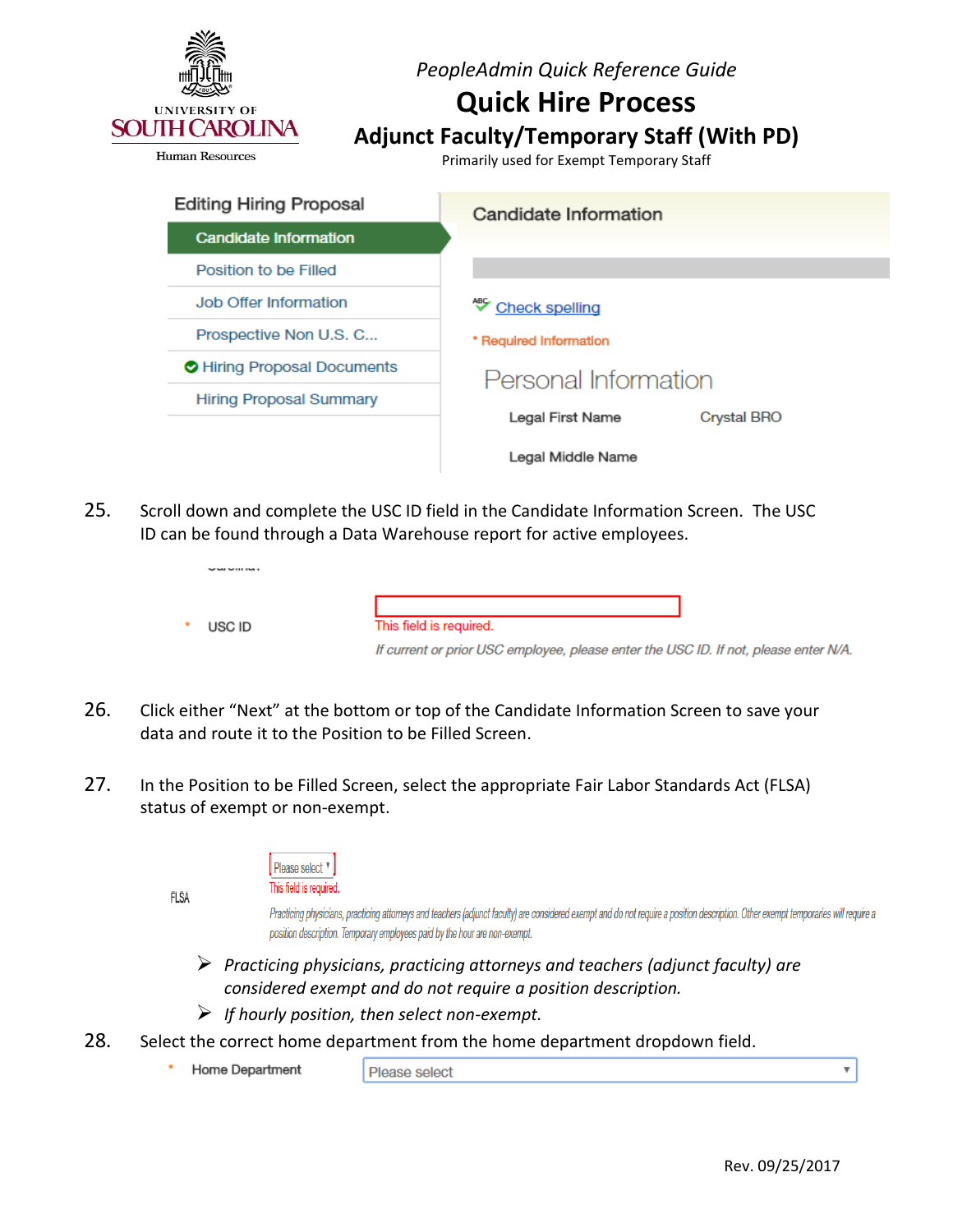

## **Quick Hire Process**

**Adjunct Faculty/Temporary Staff (With PD)**

**Human Resources** 

Primarily used for Exempt Temporary Staff

29. Enter the required funding information. Click the "Add Funding Information Entry" button, should you need to add additional funding.

| ٠<br>Home Department                 | Please select<br>This field is required. |                        | $\overline{\mathbf{v}}$ |
|--------------------------------------|------------------------------------------|------------------------|-------------------------|
| <b>Funding Information</b>           |                                          |                        |                         |
| Dept. Account #                      | 12500                                    |                        |                         |
| Fund #                               | <b>E200</b>                              |                        |                         |
| Object Code                          | 51200 - Classified Staff (FTE)           | $\overline{\mathbf v}$ |                         |
| Amount (\$)                          | 55000                                    | ٠                      |                         |
| <b>Remove Entry?</b>                 |                                          |                        |                         |
| <b>Add Funding Information Entry</b> |                                          |                        |                         |

- 30. Click either "Next" at the bottom or top of the Position to be Filled Screen to save your data and route it to the Job Offer Information Screen.
- 31. In the Job Offer Information Screen, complete the following fields shown.

|   | Hiring Proposal Information  |                                                                                                       |  |  |
|---|------------------------------|-------------------------------------------------------------------------------------------------------|--|--|
|   | Hiring Proposal Number       |                                                                                                       |  |  |
| ٠ | <b>Start Date</b>            |                                                                                                       |  |  |
| ٠ | <b>End Date</b>              |                                                                                                       |  |  |
| ٠ | Salary or Hourly Rate        |                                                                                                       |  |  |
| ٠ | Hours Per Week               |                                                                                                       |  |  |
| ٠ | Hours Per Year               | Complete the Adjunct Faculty-Temporary Staff ACA Hours Calculator form to enter data into this field. |  |  |
| ٠ | Employee's<br>Building/Room  |                                                                                                       |  |  |
|   | Campus Phone                 |                                                                                                       |  |  |
|   | Supervisor SSN               |                                                                                                       |  |  |
|   | Supervisor Class/Slot        |                                                                                                       |  |  |
|   | <b>Check Distribution</b>    |                                                                                                       |  |  |
|   | <b>Timecard Distribution</b> |                                                                                                       |  |  |

*If as the Initiator you do not know the supervisor's social security number, you may enter N/A in the supervisor's social security number field. The College/Division HR Contact will be expected to enter the supervisor's social security number at the time of his/her review.*

*If the Initiator or Department HR Contact is not aware of the check distribution or timecard distribution number, then each college/division may need to create a job aid to assist in completing these fields.*

32. Click either "Next" at the bottom or top of the Job Offer Information Screen to save your data and route to the Hiring Certification Screen.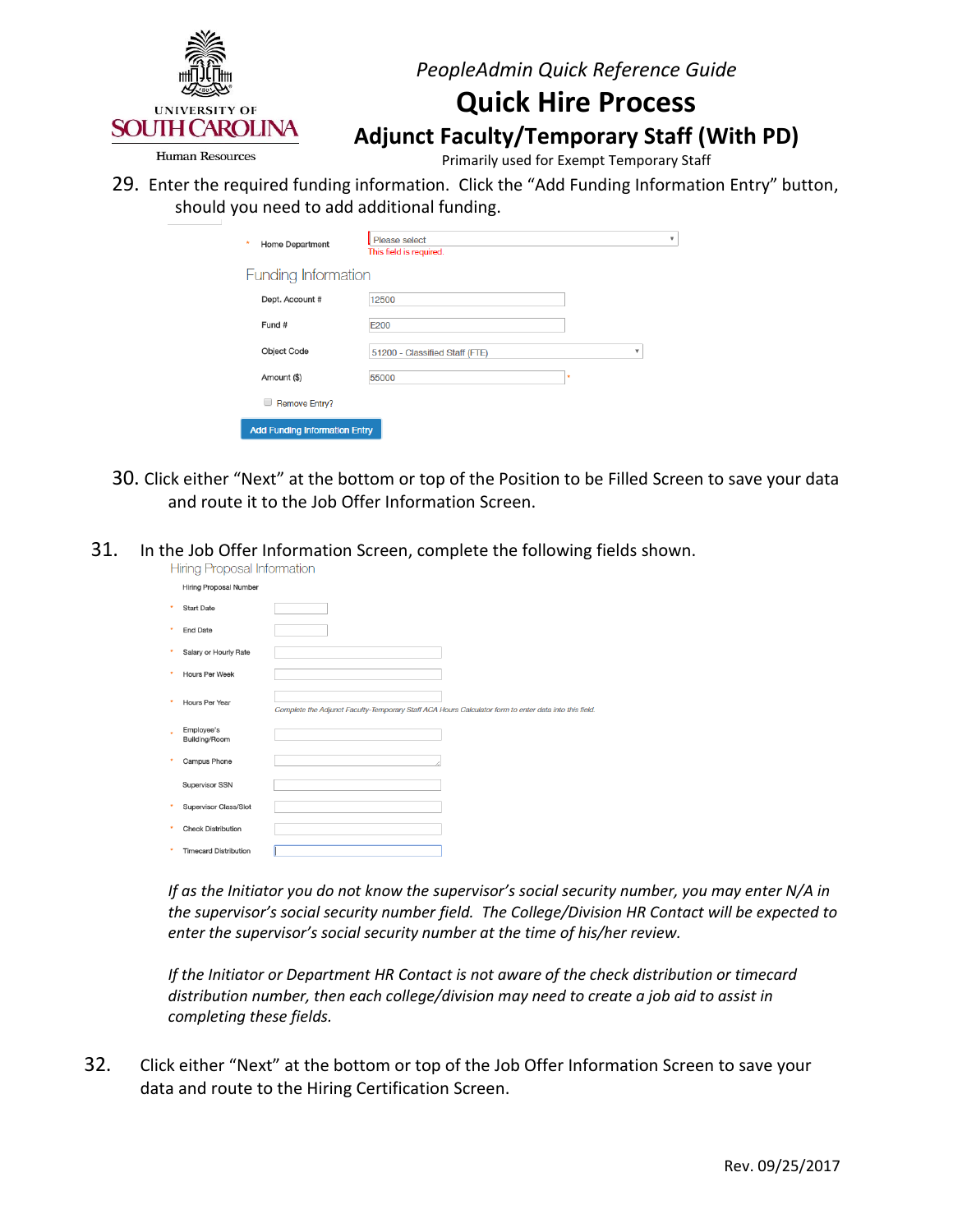

Primarily used for Exempt Temporary Staff

33. The Prospective Non U.S. Citizen Screen is to be utilized and completed, if an international applicant has been recommended for hire as an **adjunct faculty**. If hiring an international, you are to work in conjunction with the International Support for Faculty and Staff Office.

> Please select whether the appointment at the time of hire will have access to USC insurance.

## Prospective Non U.S. Citizen (For Adjunct Faculty Only)

| United States Citizen                                                   | Yes                |
|-------------------------------------------------------------------------|--------------------|
| Requires employer<br>sponsorship to work in<br>the United States        | No                 |
| Does this appointment<br>include access to USC<br>Insurance?            | No ▼               |
| If no, will department<br>purchase alternate<br>coverage for appointee? | v                  |
| What is the expected<br>length of employment or<br>stay at USC?         | v<br>Please select |

- $\triangleright$  If not an international faculty, please select "No" for the required question.
- $\triangleright$  If a temporary staff, please select "No" for the required question.
- 34. Click either "Next" at the bottom or top of the Prospective Non U.S. Citizen Screen to save your data and route it to the Hiring Proposal Documents Screen.
- 35. Click either "Next" at the bottom or top of the Hiring Certification Screen to save your data and route it to the Hiring Proposal Documents Screen.
- 36. In the Hiring Proposal Documents Screen, you may attach various documents that are applicable to the adjunct faculty/temporary staff position type.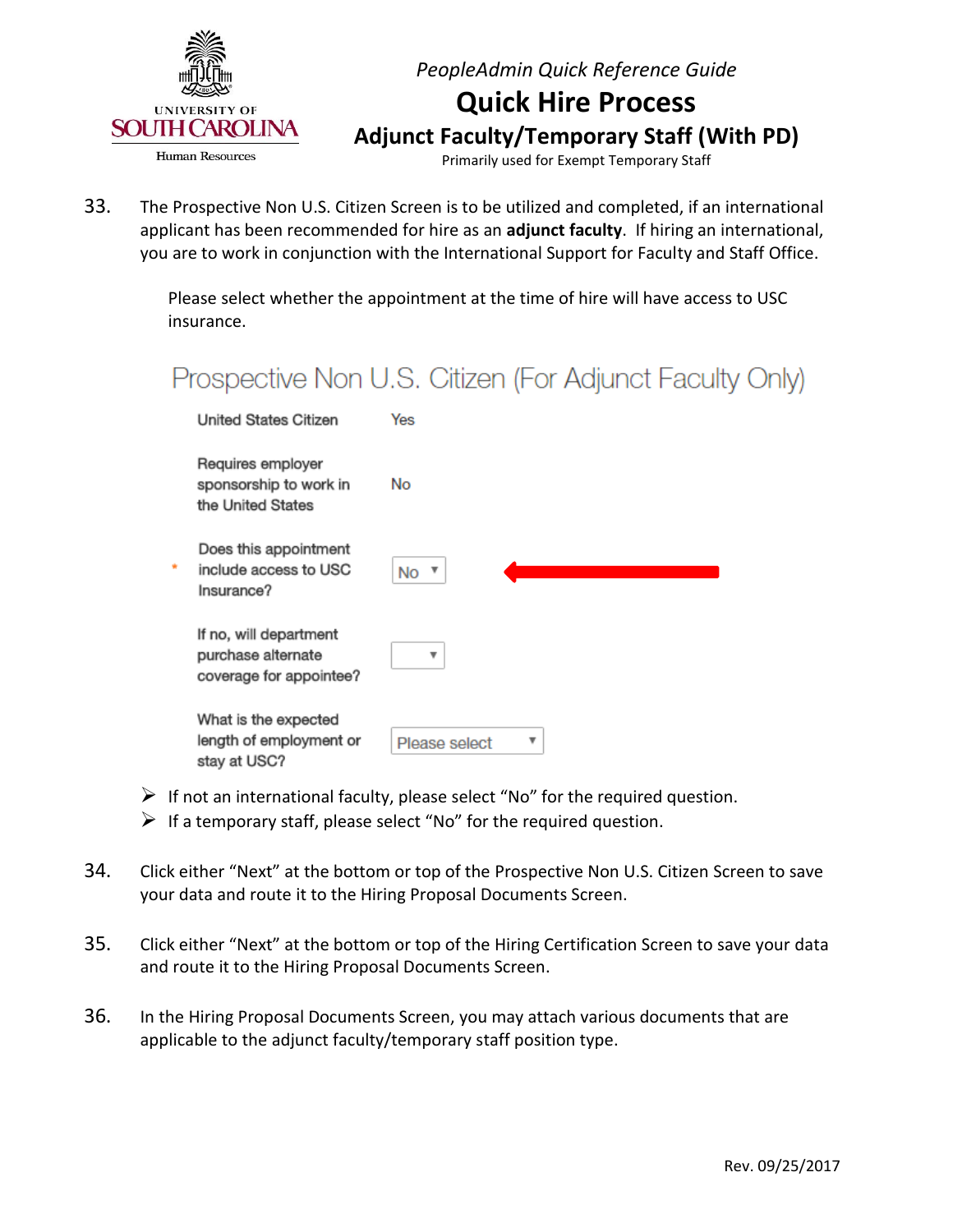

## **Quick Hire Process**

### **Adjunct Faculty/Temporary Staff (With PD)**

Primarily used for Exempt Temporary Staff

**Human Resources** 

#### **Hiring Proposal Documents**

PDF conversion must be completed for the document to be valid when applicable.

Document Type

Hire Above Minimum Approval (for FTE, RGP and TL Staff Positions)

Attestation of Hiring Process <REQUIRED> for all FTE and RGP/TL POSITIONS

Adjusted State Service and/or Leave Accrual Date Calculation (For Division of HR Use Only)

**Supporting Documents** 

Provost/President Approval (for FTE Faculty)

Board of Trustees Approval (for FTE Faculty)

Signed Offer and Acceptance Letter <REQUIRED>

ACA Calculation Worksheet <REQUIRED> for Adjunct Faculty and Temporary Staff

- $\triangleright$  The [ACA Calculation Worksheet](http://www.sc.edu/about/offices_and_divisions/human_resources/docs/pa_aca_calculation_worksheet.pdf) can be found in the HR Toolbox under PeopleAdmin Upgrade.
- 37. Click either next at the bottom or top of the Hiring Proposal Documents Screen to save your data and route to the Hiring Proposal Summary Screen.
- 38. At the top right, hover over the "Take Action on Hiring Proposal" button and submit it to the appropriate approver based on your internal business process.



39. Move the Hiring Proposal through workflow to Offer Accepted/Create Onboarding\*. This will transition the Hiring Proposal to HR Operations.

> \*If the verbal offer is not accepted, you will select "Offer Declined," or if the Hiring Proposal is canceled, select "Cancel."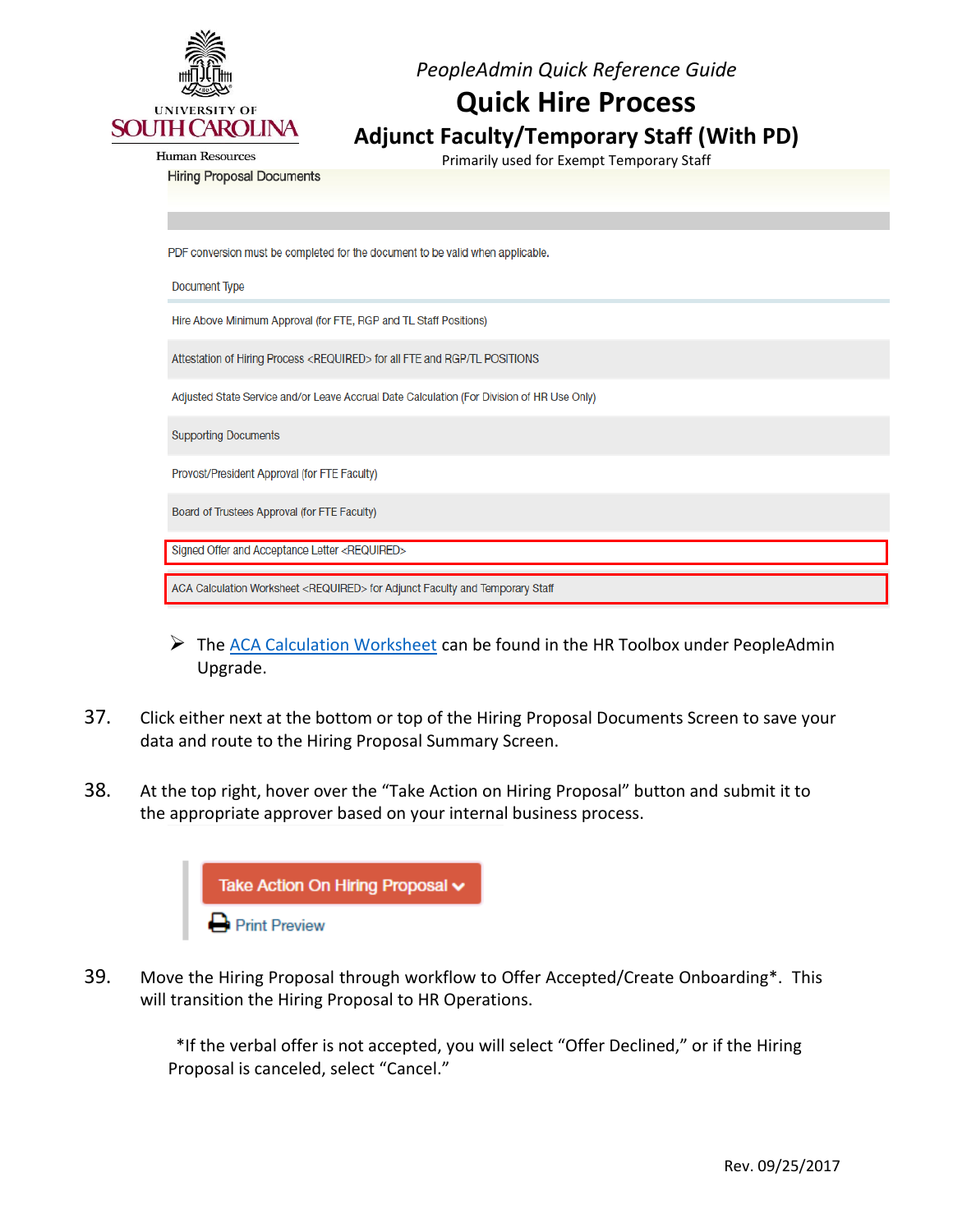

Primarily used for Exempt Temporary Staff

#### 40. Once the applicant has been successfully transitioned, **Create the Onboarding Event**.



- Verify the candidate's information and enter any additional information, such as SSN, that you may have available now.
- Employee ID = USC ID. A current or former employee of USC has an opportunity to enter this information on their application. If that happens, it will populate; otherwise, the field will be blank. This is a unique identifier between Applicant Tracking and Onboarding. Do not enter N/A or any other value, except the USC ID, if the employee has one.
- Personal email address is a unique identifier between Applicant Tracking and Onboarding. It will auto-populate from the application in the "Select Onboarding Checklist" box. It is important that you do not edit this data element.
- Update the employee's supervisor by selecting the supervisor's name from the dropdown.
- In the Onboarding Checklist field, click Select Some Options from the dropdown of checklists.
	- Select Critical New Hire Checklist. This information contains critical information to hire the employee into the HR and Payroll system. The information also includes a list of all employee tasks that must be completed before the employee can be hired prior to their arrival at USC. If you have an opportunity to complete Section 2 of the I-9 prior to the employee's effective date of hire, we encourage to do so; otherwise, please ensure Section 2 is completed on the employee's first day of employment.
	- Select the appropriate position specific checklist (e.g. Temporary Staff New Hire Tasks), as well as location specific (e.g. Columbia Campus New Hire Tasks, if applicable), or Insurance Benefits, if RGP or TL and applicable. Refer to the [Onboarding Checklists Matrix,](http://www.sc.edu/about/offices_and_divisions/human_resources/docs/pa_onboarding_checklists_matrix.pdf) if you are